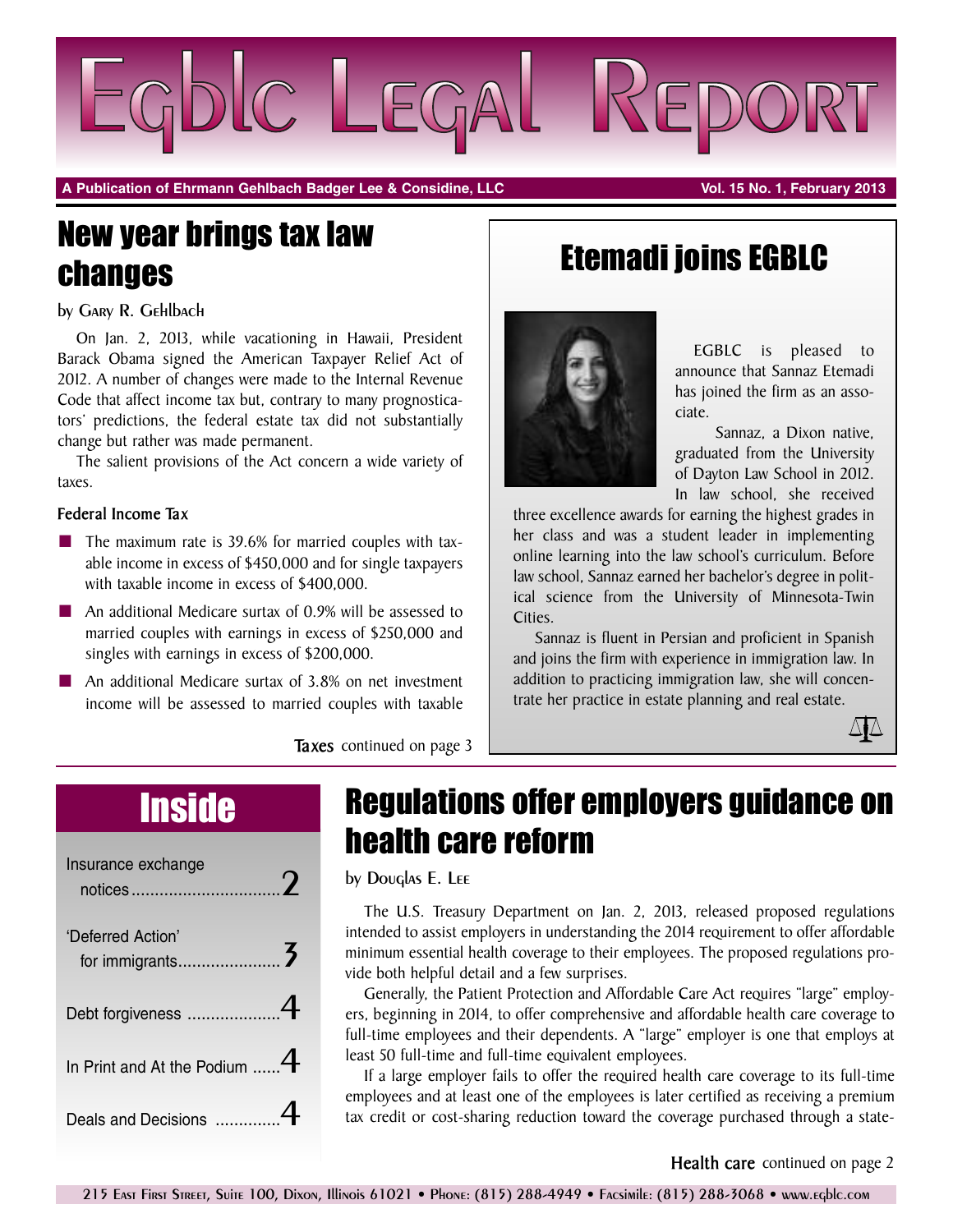$\Delta \Delta$ 

# Health care . . .

Continued from page 1

based health insurance exchange, the employer is subject to a penalty equal to \$167 per month (\$2,000 per year) times the number of full-time employees (not counting the first 30 full-time employees).

If a large employer offers the required coverage but the coverage either is not affordable or fails to provide sufficient value and one or more of the employees is certified as receiving a premium tax credit or cost-shar-

ing reduction toward the coverage purchased through an exchange, the employer is subject to a penalty equal to \$250 per month (\$3,000 per year) for each full-time employee who is certified as having received the tax credit or reduction. This penalty, however, may not exceed the penalty the employer would have been assessed had it failed to offer the insurance.

Some of the clarifications and details provided by the proposed regulations include:

**■** Except in a few instances, partners in a partnership will not be considered "employees," either for purposes of determining whether an employer is a large employer or for determining whether an employer has offered coverage to all of its full-time employees;

employees are considered full-time if and when they have, on average, 30 or more "hours of service" per week. An "hour of service" includes all hours for which an employee is paid or entitled to be paid, including hours for vacation, paid time off, short-term disability, paid holidays and paid leaves of absence and

when calculating "hours of service" for a non-hourly worker, an employer can count actual hours of service, use a days-worked equivalency method or use a weeks-worked equivalency method, unless either of the equivalency methods would substantially understate the hours worked and cause an employee otherwise considered full-time to not be classified as full-time.

Some of the surprises include:

- An employer's coverage need not be offered to spouses of full-time employees, as the proposed regulations define "dependent" only as a child of the employee who has not attained age 26;
- **■** group health plans that have been operating on a fiscal year basis since at least Dec. 27, 2012, and cover a reasonable

percentage of an employer's workforce will be treated as complying with the new employer mandate under special transitional rules, at least until the plan's fiscal year ends in 2014 and

**■** employers may use a transitional rule in 2013 that permits them to apply a look-back period of less than 12 full months when determining whether they have 50 full-time/full-time equivalent employees.

All employers required to provide insurance exchange information

by Douglas E. Lee

Employers working to understand the coverage requirements of the Patient Protection and Affordable Care Act should not forget their obligation to provide a notice to all employees regarding the state's health insurance exchange. This obligation applies to all employers, not just those the Act deems "large." Fortunately for employers, the agencies implementing the Act have extended the March 1, 2013, deadline for providing the notice.

A new deadline has not been set, but the U.S. Department of Labor expects it to be in the late summer or fall of 2013. Obviously, no Illinois employer can provide a notice until Illinois establishes its exchange.

As currently contemplated, the notice must inform employees about the exchange and its services, provide contact information regarding the exchange and inform employees that if they purchase qualified health plan coverage through the exchange, they could lose employer contributions that might be excludable from federal income taxes. If an employer's plan pays less than 60% of covered costs, the notice also must inform employees of the potential for premium tax credits and cost-sharing reductions for coverage purchased through the exchange.

The Department of Labor is expected to provide model notice language in the next few months.



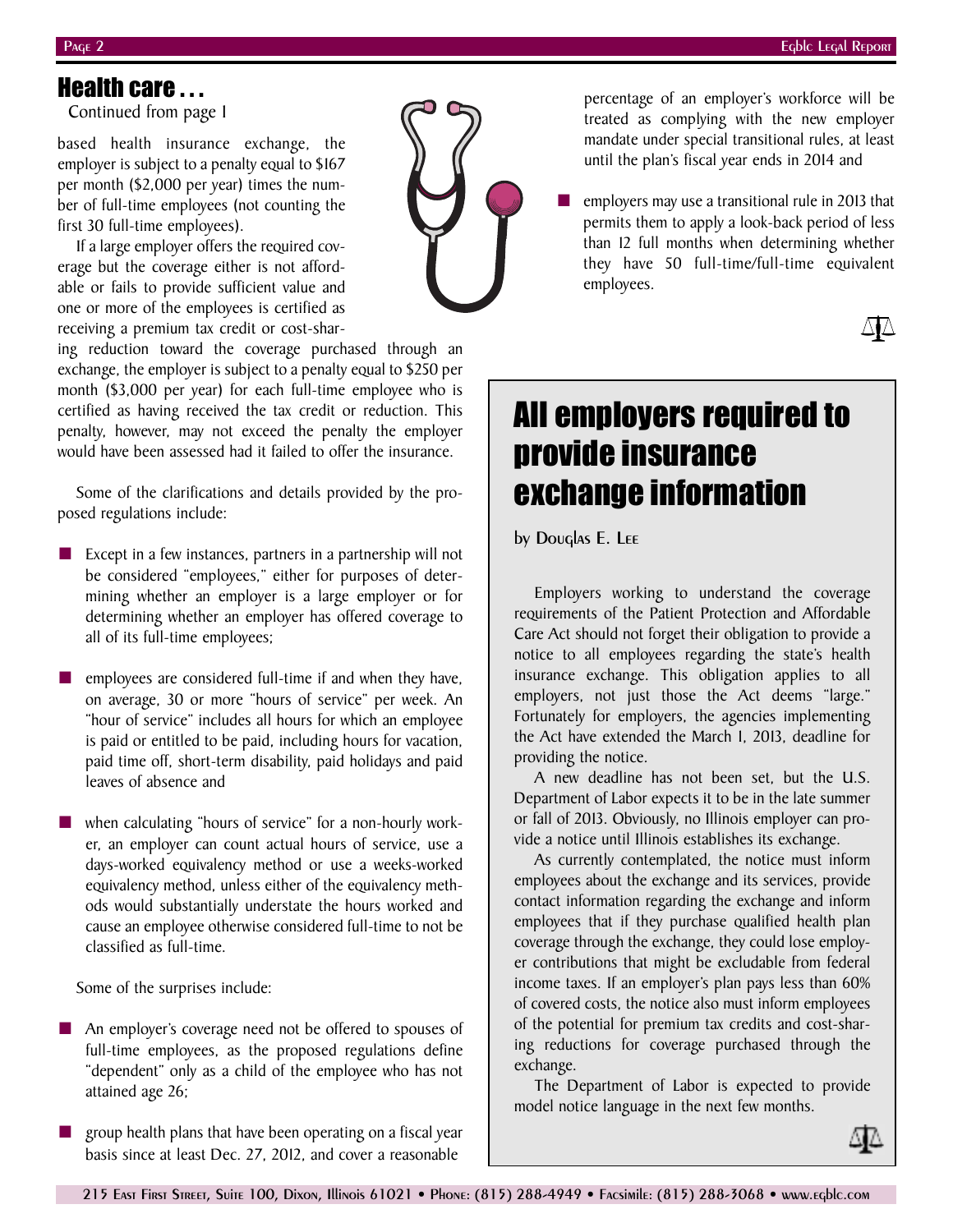# 'Deferred Action' can benefit immigrants, employers

### by Sannaz Etemadi

On June 15, 2012, the federal government announced that it would offer "deferred action" to immigrants who were brought into the U.S. as children and meet other criteria. When an immigrant is granted deferred action, the Department of Homeland Security has determined the individual to be a low priority for immigration enforcement and, through an exercise of prosecutorial discretion, has decided not to seek deportation or other sanctions against the individual.

An applicant may request deferred action if he or she: came to the U.S. before his or her 16th birthday; was under the age of 31 and had no valid immigration status on June 15, 2012; has continuously resided in the U.S. since June 15, 2007; is currently in school, graduated from high school, obtained a GED or was honorably discharged from the Armed Forces; has not been convicted of a felony, a "significant" misdemeanor or three or more other misdemeanors and does not otherwise pose a threat to national security or public safety.

If an applicant meets these criteria and demonstrates an economic necessity for employment, U.S. Citizenship and Immigration Services will issue an Employment Authorization Document ("EAD"). The economic necessity is determined from the applicant's perspective. Deferred action and the associated EAD last two years and are subject to renewal.

All U.S. employers must complete and retain a Form I-9, Employment Eligibility Verification, for each individual they hire for employment. An EAD is one of the documents an individual can provide to establish employment eligibility.

The Immigration and Nationality Act

prohibits employers from discriminating in the Form I-9 process against workauthorized individuals based on their national origin or, under certain circumstances, their citizenship or immigration status. Therefore, if a recipient of deferred action presents an EAD, an employer should accept it. The employer should determine, however, whether the EAD card is current, reasonably appears to be genuine and relates to the deferred action recipient presenting the card.

When an EAD expires, the employer must re-verify eligibility using Section 3 of the Form I-9 to ensure that the employee is still authorized to work. If the two-year period lapses and the employee has not renewed his or her EAD, the employee will no longer be eligible to work and must be

terminated.



## Taxes . . .

Continued from page 1

income in excess of \$250,000 and singles with taxable income in excess of \$200,000.

- Capital gains and dividends remain tax-free for taxpayers in the 10% and 15% tax brackets.
- For taxpayers in the 25% tax bracket (including gains and dividends), a 15% tax will apply to long-term capital gains and to dividends. For taxpayers in the 39.6% bracket, the tax will be 20%. The 3.8% Medicare surtax might also apply.

### **Deductions**

- For single taxpayers, the standard deduction is \$6,100 for 2013 (\$7,600 if the taxpayer is over age 65).
- For married couples, the standard deduction for 2013 is \$12,200. If one spouse of a married couple is over age 65, the standard deduction is \$13,400. If both spouses are over age 65, the standard deduction is \$14,600.
- Itemized deductions are phased out for singles with Adjusted Gross Income ("AGI") in excess of \$250,000 and married couples with AGI over \$300,000.

### **Personal Exemptions**

- Personal exemptions are reduced by 2% for each \$2,500 of adjusted gross income in excess of \$250,000 for single taxpayers and \$300,000 for married couples.
- Personal exemptions are totally eliminated when AGI exceeds \$372,500 for singles and \$422,500 for married couples.

### **Gift and Estate Tax**

- The gift tax annual exclusion has been increased for 2013 from \$13,000 to \$14,000 per person.
- The federal estate tax exemption for persons dying in 2013 is \$5,250,000, an increase from \$5,120,000 in 2012. The Illinois estate tax exemption has been increased to \$4 million, an increase from \$3.5 million in 2012.
- The federal estate tax rate is 40% for persons dying in 2013, an increase from 35%.
- The Illinois estate tax credit remains in effect, thus reducing the federal estate tax by the amount of the Illinois estate tax.
- The Illinois estate tax is a function of the federal estate tax, so that the Illinois estate tax cannot be determined without knowing the amount of the federal estate tax, which cannot be determined without knowing the amount of the Illinois estate tax.